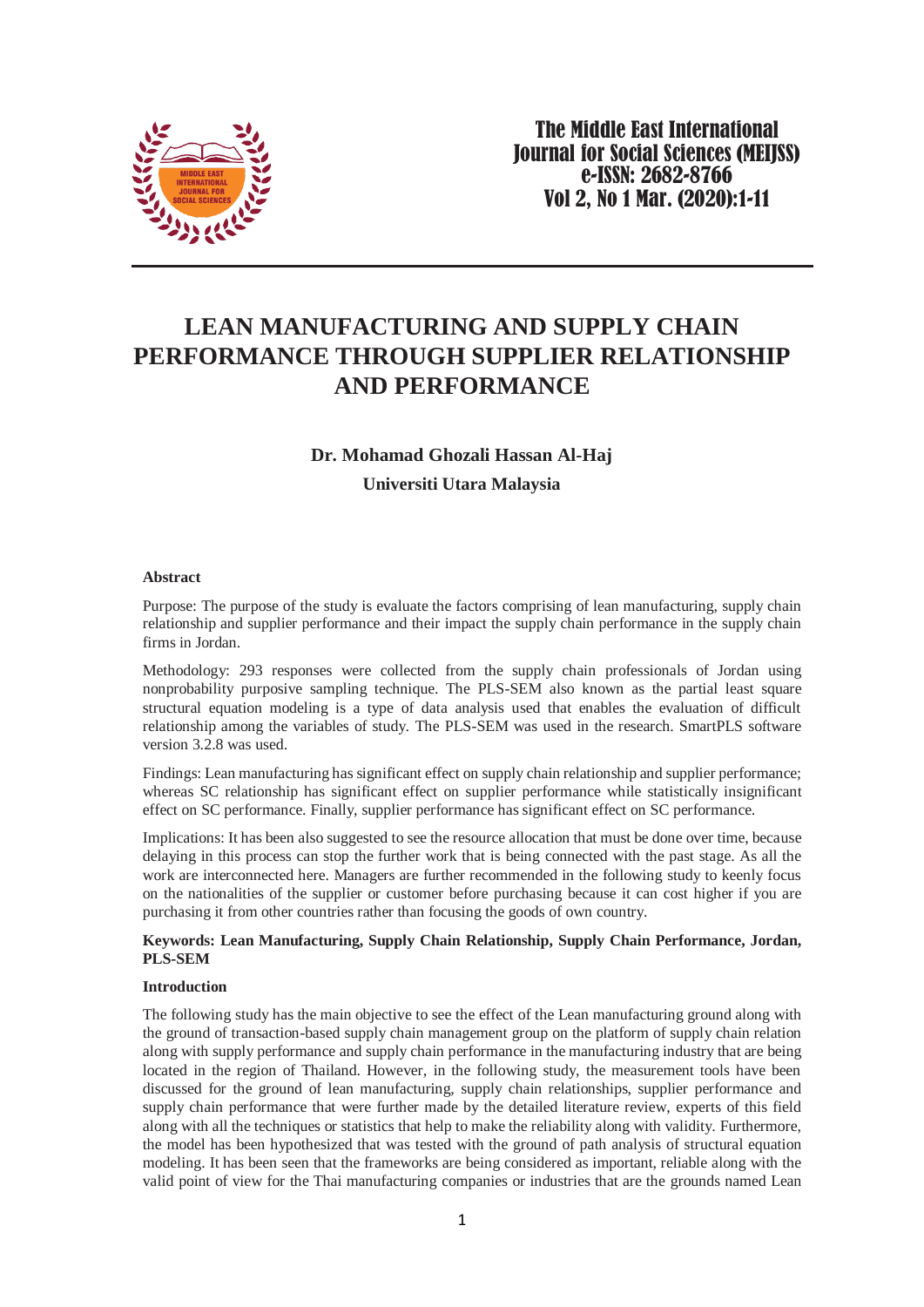manufacturing, supply chain relationship, supplier performance, and supply chain performance. However, it has been observed that there is no direct relationship between the two variables named Lean manufacturing and supply chain performance, whereas along with this relationship lean manufacturing has a direct relationship with supply chain relationship and supplier performance. In addition to this supply chain have a direct relationship with the supplier performance and supply chain performance. Furthermore, in a matter of lean manufacturing and supply chain performance, supply chain relationship, and supplier performance are behaving as mediating variables. Moreover, supplier performance has a direct relationship with supply chain performance.

Furthermore, lean manufacturing has a trust bind or platform with the stakeholders that are grounded further with the suppliers and customers. Whereas, in practice, in supply chain ground it has been observed that people face the conflict among interests between partners. The relationship that has been seen positive here is all about being collaborative. The recommendation has been given by the author named [Slone, Dittmann,](#page-9-0)  [and Mentzer \(2010\)](#page-9-0) that the collaboration can be said real when it has been done between the trade partners, further another author stated that research has been done in the Lean manufacturing ground have some sort of implementation in the platform of smaller firms that are being scarce just because of having the lower bargaining power stated by the two authors named [\(Beaumont, Wilson, & Roy, 2009;](#page-8-0) [Hu, Mason, Williams,](#page-9-1)  [& Found, 2015\)](#page-9-1). Moreover, the author explains the ground of supply chain management relationship that has been focused on by the transaction that is being in the level of operation to decrease the cost and it can affect the relationships negatively among partners of the same ground stated by the authors named [\(Crum,](#page-8-1)  [Poist, & Daugherty, 2011\)](#page-8-1). Whereas the author has found that Supply chain management in the region of Thailand still has an objective on decreasing the cost of transactions rather than focusing on the partnership of the firms. When the partnership of the firm will be strong everything will go smoothly, but when the firm focuses on the cost only and ignore the ground of partnership, they can face a lot of issues regarding the supply chain ground or suppliers ground stated by the author named [\(Vanichchinchai, 2014\)](#page-9-2).

The benefits that can be taken from this study are that practitioners can get the lessons for the raising output by managing the target of the week where the productivity level can increase. In the following study, the relationship is showing the influence on the ground of production directly so here they can get the lesson of enhancing the supply chain network of their organization. Many of the things can be discussed wider when the supply chain network has been discussed like boost cooperation. Practitioners are required to see the ground of partnership where the connection can be made strong. Furthermore, academicians get the benefits of getting the ground of improved margins along with the ground of decreasing waste and likely add the flexibility of the ground. It helps to grow faster in this study and helps in manufacturing along with the ground of data centralizations. Moreover, the benefits have been seen regarding procurement towards the planning towards the logistics firm where scheduling along with the delivery is considered as the important factor and sometimes logistics has been considered as the separate thing that has linked with the purchasing thing.

The purpose of the study is evaluate the factors comprising of lean manufacturing, supply chain relationship and supplier performance and their impact the supply chain performance in the supply chain firms in Jordan.

Following is the structure of the paper: Chapter 2 comprises of theoretical background and empirical studies, chapter 3 comprises of research methodology used in the paper, chapter 4 comprises of data analysis and interpretation and chapter 5 comprises of conclusion of the research.

#### **Literature Reviews**

The area of supply chain management used to with the ground of logistics along with the platform of physical transaction in the level of operation. However, the focus has been seen in the partnership ground where the external business partners are included in the level of strategic. According to the author named [Talib, Rahman, and Qureshi \(2011\)](#page-9-3), after reviewing the literature of supply chain management ground it has been observed that there are a total of six major practices of supply chain management among 40 practices. All of them are re-engineering material that leads towards lean practices, employing information, and do communication technologies along with all the relationships with customers, the strategic partnership with suppliers, close partnership with suppliers, and the culture that is changing the corporate.

However, two practices are being related to the information along with the material transaction whereas the next three are related to the relationship with all the factors that are being gathered from the sixth corporate cultures. In addition to this, supply chain management however includes the ground of transaction-based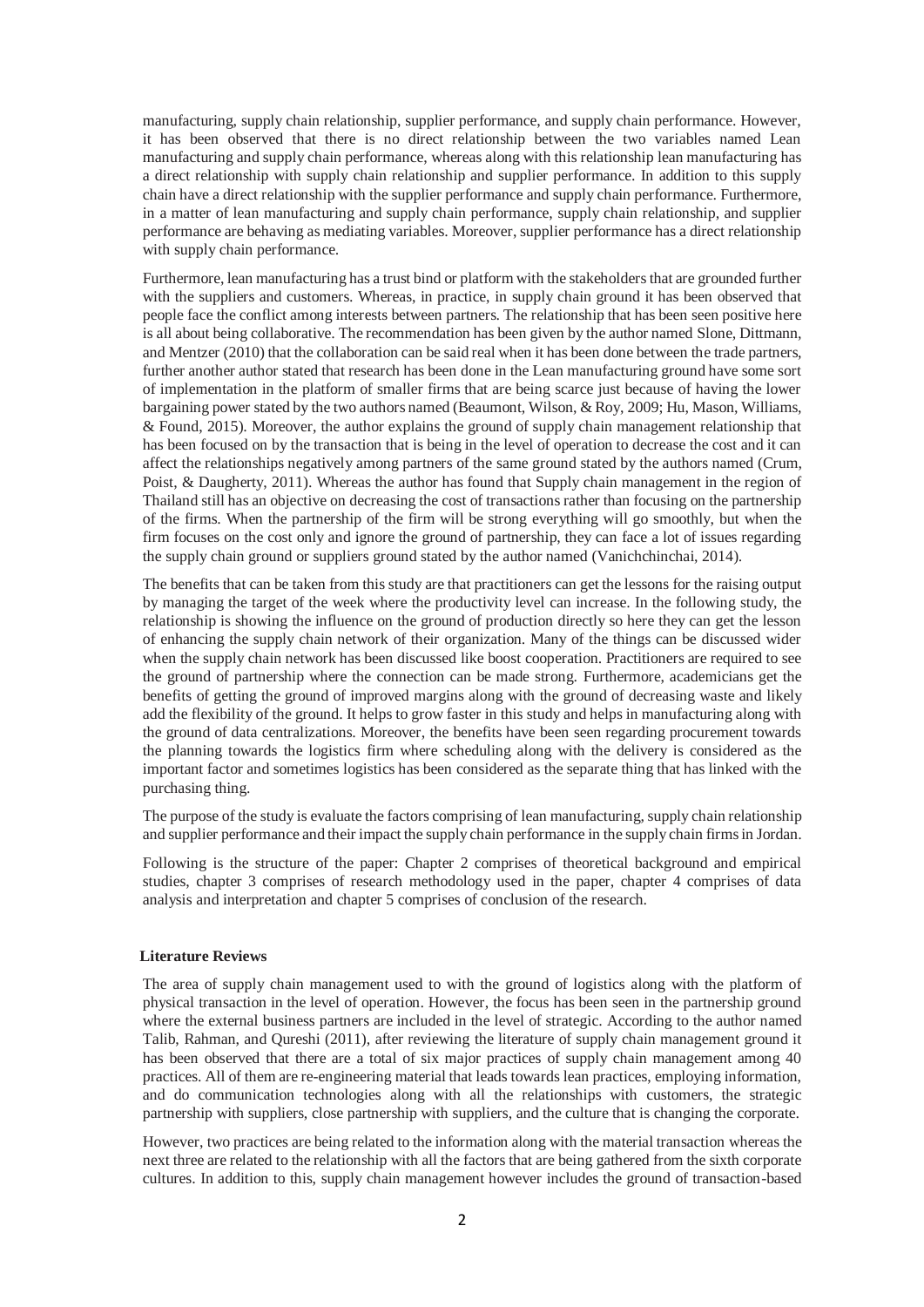along with relationship-based factors. Moreover, the intangible relation-based ground of SCM usually focuses on the platform of the partnership between the business stakeholders that are on the strategic level to get the synergy from the ground of collaboration during the transaction based that usually focused and highlighted the tangible material flows to get the decreasing cost and get the delivery performance to the operational level stated by the two authors [\(Vanichchinchai, 2019;](#page-10-0) [Vanichchinchai & Igel, 2009\)](#page-10-1). Whereas the practices have been done from both sides as mentioned by the author named [Flynn, Huo, and Zhao](#page-9-4)  [\(2010\)](#page-9-4), further the same author highlights the supply chain management focuses on the supplier along with customer integration, but the research of that platform completely denies the ground of internal operational integration. However, in the ground of a lean production system that was purely introduced by the author [Krafcik et al. \(1998\)](#page-9-5), that further being famous by Womack 1990 in the book named "The Machine that Changed the World".

Furthermore, the five principles of the foundation named lean thinking have been highlighted that are for the platform of implementation in enterprises that are 1) specify the value, 2) ground of identifying the value stream 3) avoid the interruptions in the platform of value flow, 4) customer pull value and the last one is 5) start pursuing the perfection ground, stated by the author named [\(Womack & Jones, 1996\)](#page-10-2). Whereas, the increasing competition in business has been seen where the times are shorter lead loan with the lower cost and lean manufacturing here must be expanded towards the external partners where it has been identified and help to decrease the waste not only in the ground of internal but as well as external ground as well stated by the author named [\(Cudney & Elrod, 2010;](#page-8-2) [Taylor, 2006\)](#page-9-6). Moreover, according to the author named Shah 2007 highlights the ground of recommendation where the authors suggested that the ground of Lean manufacturing must be in the integrated socio-technical system that has an object to cut the waste by decreasing the internal along with external variability with the ground of supply network.

Whereas, according to the author named [\(Mollenkopf, Stolze, Tate, & Ueltschy, 2010;](#page-9-7) [Tortorella,](#page-9-8)  [Miorando, & Marodin, 2017\)](#page-9-8) Lean supply chain management has taken as the less adopted rather than the ground of lean manufacturing because of few difficulties during the time of implementation. Likewise, the author named [\(Perez, de Castro, Simons, & Gimenez, 2010\)](#page-9-9), the report has been highlighted regarding the main issues in the following study where the current trading strategies are based in the ground of senior management commitment along with the support that has the difficulty in the value stream that from the team along with help to fluctuating auction prices and existing adversarial ground that has much power in the relationships among suppliers and customer. Moreover, according to the authors named Gueimonde-[Canto, González‐Benito, and García‐Vázquez \(2011\)](#page-9-10); [Rajamma, Zolfagharian, and Pelton \(2011\)](#page-9-11); [Vanichchinchai and Igel \(2011\)](#page-10-3) stated that the relationship between the suppliers and customer can be very weird by the ground of business, nationality of organizations, the nationality of customer likewise the nationality of suppliers, position in the form of supply chain and firm size. In supply chain relation it has been advised to all the suppliers and customers to be in the exchanges of the collaborative and transactional just because it is sort of the need of developing the relationship to discrete the transaction that further collaborates the exchange behavior. Furthermore, the magnitude of these practices that explain the impact and type of relationship, stated by the authors named [\(Chen & Fung, 2013;](#page-8-3) [Dwyer, Schurr, & Oh, 1987\)](#page-8-4). However, the author suggested that the ground of platform required the certain practices at the level of the operation like the platform of rules along with the role specification, information sharing and some selective matching along with exit processions stated by the author named [\(Bowersox, Daugherty, & Dröge, 1992\)](#page-8-5).

Moreover, the author has explained the ground of partnerships in the industry of garment where it has been found that most of the retailers of garments are considered as intermediate merchandisers that re being in a relationship as well like a retailer and intermediate merchandiser that further collaborate, whereas, these intermediate merchandisers along with the ground of small garments are considered as adversarial stated by the author named [\(Masson, Iosif, MacKerron, & Fernie, 2007\)](#page-9-12). It has been seen that when the ground of supply chain management has been clear the relationship among the supplier performance and supply chain performance effect so well. Supply chain performance is the ground where the overall performance has been seen that includes the effect of supply chain relationship among the supplier and customer and supplier performance in that exchange of goods. Everything has its importance and role. If lean manufacture effects the supplier performance so somehow it affects overall supply chain performance because they relate to each other. In the outcome, the author suggested that future researchers but see the relationship practices on the customer ground and supplier side for the relational exchanges stated by the author named [\(Chen & Fung, 2013\)](#page-8-3). Therefore, the following hypothesis has been made that re being established to observe in the following study:

H1: Lean manufacturing has a significant effect on supply chain relationship.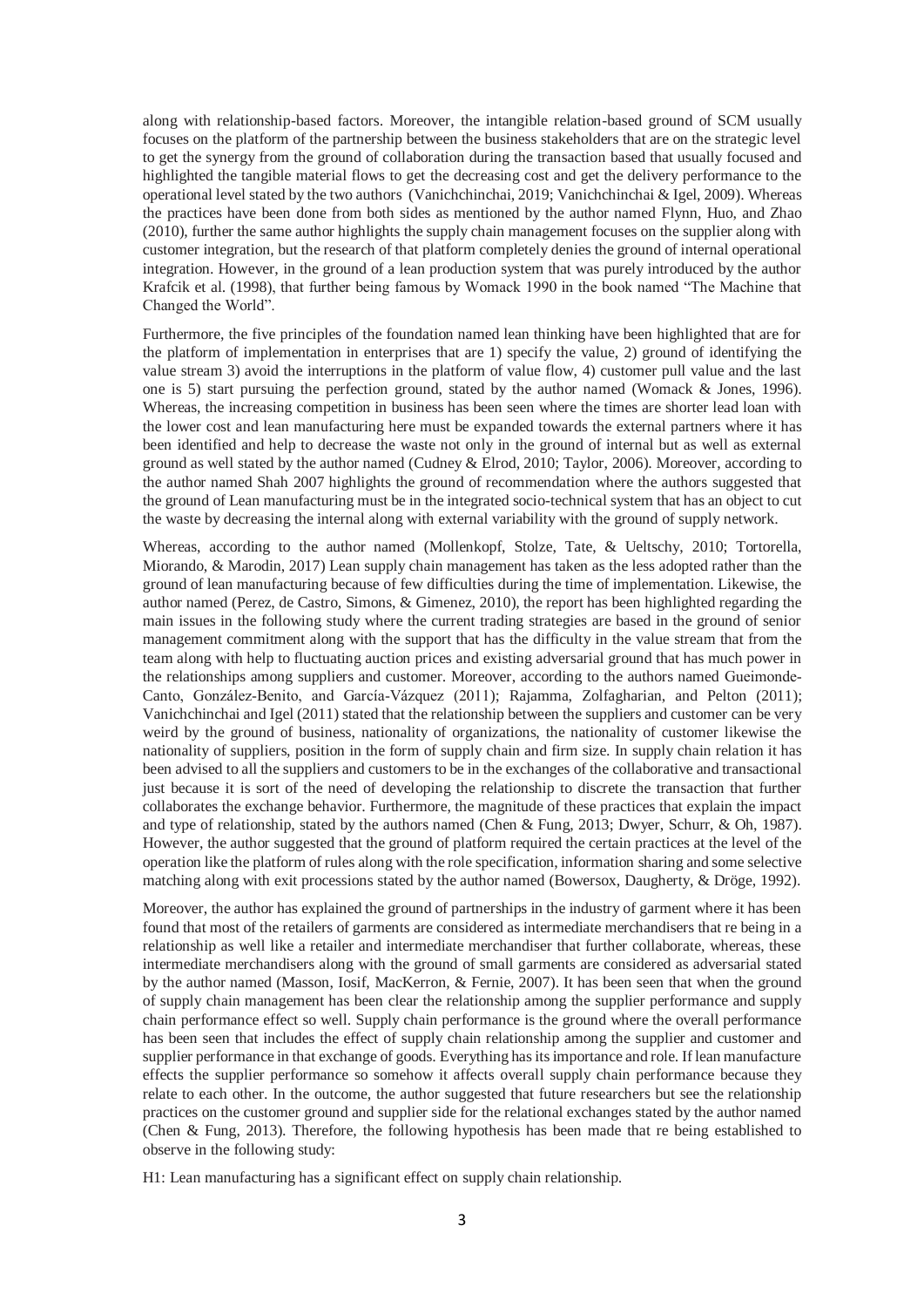H2: Lean manufacturing has a significant effect on supplier performance.

H3: Supply chain relationship has a significant effect on supplier performance.

H4: Lean manufacturing has a significant effect on supply chain performance through supply chain relationship.

H5: Lean manufacturing has a significant effect on supply chain performance through supplier performance.



Figure 1: Research Model

#### **Research Methods**

There are two different of types of approach used in a study called as the quantitative approach and the qualitative approach. The quantitative approach is a systematic examination of phenomenon with the help of data that is in numbers and is analyzed using the mathematical or statistical techniques [\(Bryman, 2017\)](#page-8-6). The quantitative approach was adopted in this research.

There are two purposes that are used in the researches called as the exploratory purpose and the explanatory purpose. The explanatory purpose is used to study a problem not studied properly before. The explanatory purpose helps in understanding why and how a specific phenomenon occurs by evaluating the relationship among them [\(Peffers, Tuunanen, Rothenberger, & Chatterjee, 2007\)](#page-9-13). The explanatory purpose was adopted in this research.

There are two types of design used in researches called as the causal design and the correlational design. The causal design is a design where the observer manipulates a variable and examines changes in other variable for the cause and effect relationship between them. It is a type of non-experimental research design [\(Leedy & Ormrod, 2010\)](#page-9-14). The causal research design was adopted for the study.

The non-probability sampling is a type of sampling where the researcher collects the data from specific target population rather than collecting the data randomly. The non-probability sampling technique consists of many different types including the purposive sampling, convenience sampling, snowball sampling etc. [\(Etikan, Musa, & Alkassim, 2016\)](#page-9-15). The purposive sampling is a type of sampling where the researcher collects data from people based on their judgement as to who can provide the relevant information [\(Tongco,](#page-9-16)  [2007\)](#page-9-16). The purposive sampling technique was adopted for the study.

The PLS-SEM also known as the partial least square structural equation modeling is a type of data analysis used that enables the evaluation of difficult relationship among the variables of study [\(Becker, Klein, &](#page-8-7)  [Wetzels, 2012\)](#page-8-7). The PLS-SEM was used in the research. SmartPLS software version 3.2.8 was used.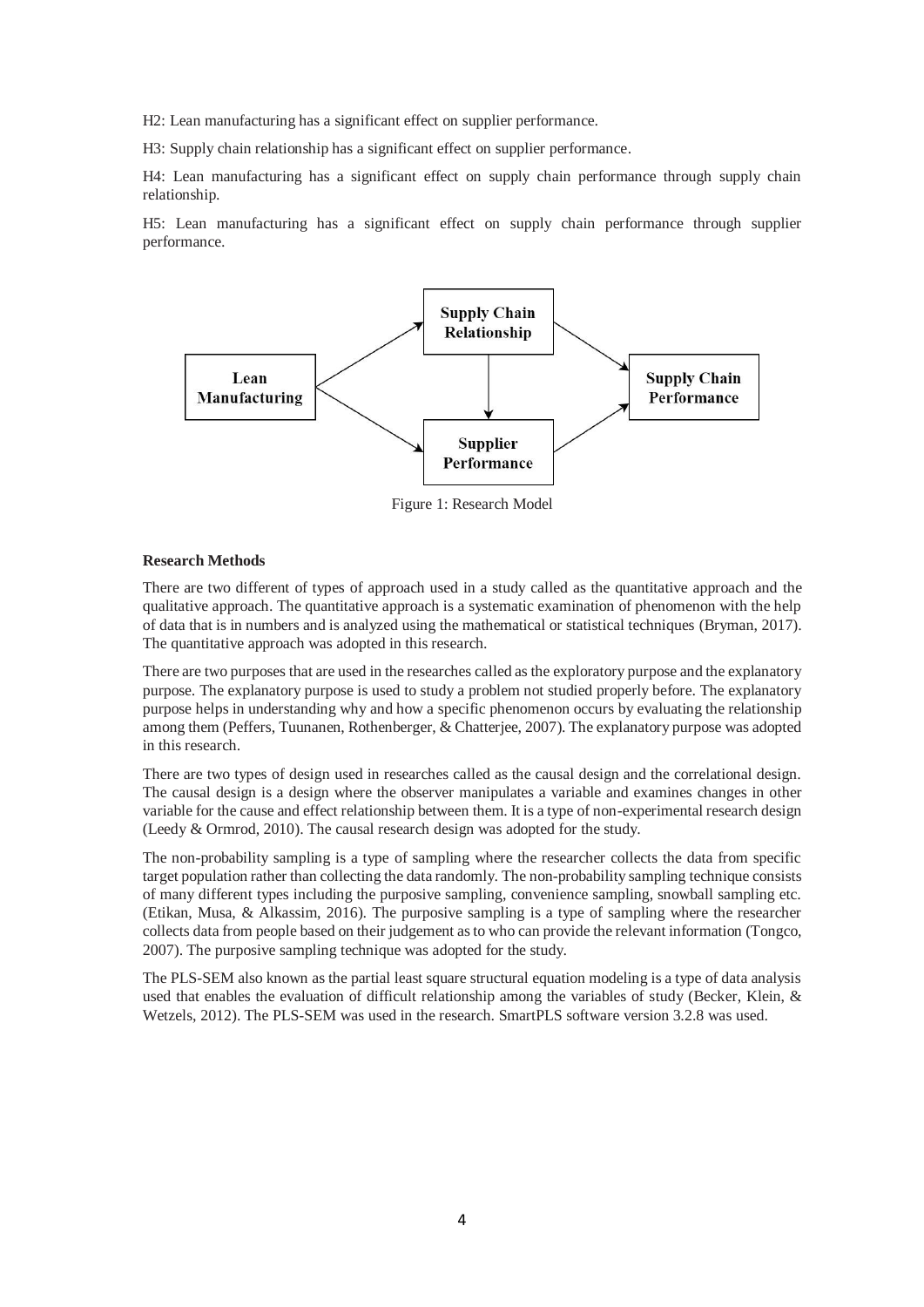# **DATA ANALYSIS**

Following table 1 shows the profile of respondents.

|             |    |                          | Frequency      | Percent |
|-------------|----|--------------------------|----------------|---------|
|             |    | <b>Assistant Manager</b> | 14             | 4.8     |
|             |    | Deputy Manager           | 167            | 57.0    |
| Designation |    | Manager                  | 105            | 35.8    |
|             |    | Senior Manager           | $\overline{7}$ | 2.4     |
|             |    | Less than 1 Year         | 14             | 4.8     |
| Years       | of | 1 to 5 years             | 91             | 31.1    |
| Experience  |    | 5 to 10 years            | 20             | 6.8     |
|             |    | More than 10 years       | 168            | 57.3    |
|             |    | Less than 250 employees  | 84             | 28.7    |
|             |    | 250-500 employees        | 69             | 23.5    |
| Firm Size   |    | 500-1000 employees       | 63             | 21.5    |
|             |    | More than 1000 employees | 77             | 26.3    |

Table 1: Profile of the Respondents  $(n = 293)$ 

## Table 2 shows results of measurement model.

|                         | <b>Measurement Model</b> |                          |                |                   |                |  |
|-------------------------|--------------------------|--------------------------|----------------|-------------------|----------------|--|
|                         | Loadin<br>gs             | Pro<br>b.                | Alph<br>a      | <b>CR</b>         | AV<br>E        |  |
| $LM1 <$ - Lean          | 0.743                    | 0.00<br>$\overline{0}$   |                |                   |                |  |
| $LM2 <$ - Lean          | 0.810                    | 0.00<br>$\mathbf{0}$     | 0.85           | 0.89              | 0.69           |  |
| $LM3 <$ - Lean          | 0.899                    | 0.00<br>$\overline{0}$   | 6              | $\mathbf Q$       | $\overline{2}$ |  |
| $LM4 <$ - Lean          | 0.867                    | 0.00<br>$\boldsymbol{0}$ |                |                   |                |  |
| SCP1 <- SC Performance  | 0.946                    | 0.00<br>$\boldsymbol{0}$ |                |                   |                |  |
| SCP2 <- SC Performance  | 0.938                    | 0.00<br>$\boldsymbol{0}$ | 0.93           | 0.94              | 0.82           |  |
| SCP3 <- SC Performance  | 0.784                    | 0.00<br>$\overline{0}$   | $\overline{4}$ | 9                 | 5              |  |
| SCP4 <- SC Performance  | 0.954                    | 0.00<br>$\mathbf{0}$     |                |                   |                |  |
| SCR1 <- SC Relationship | 0.808                    | 0.00<br>$\overline{0}$   |                |                   | 0.67           |  |
| SCR2 <- SC Relationship | 0.948                    | 0.00<br>$\boldsymbol{0}$ | $\overline{3}$ | 0.85<br>0.89<br>3 |                |  |
| SCR3 <- SC Relationship | 0.772                    | 0.00                     |                |                   |                |  |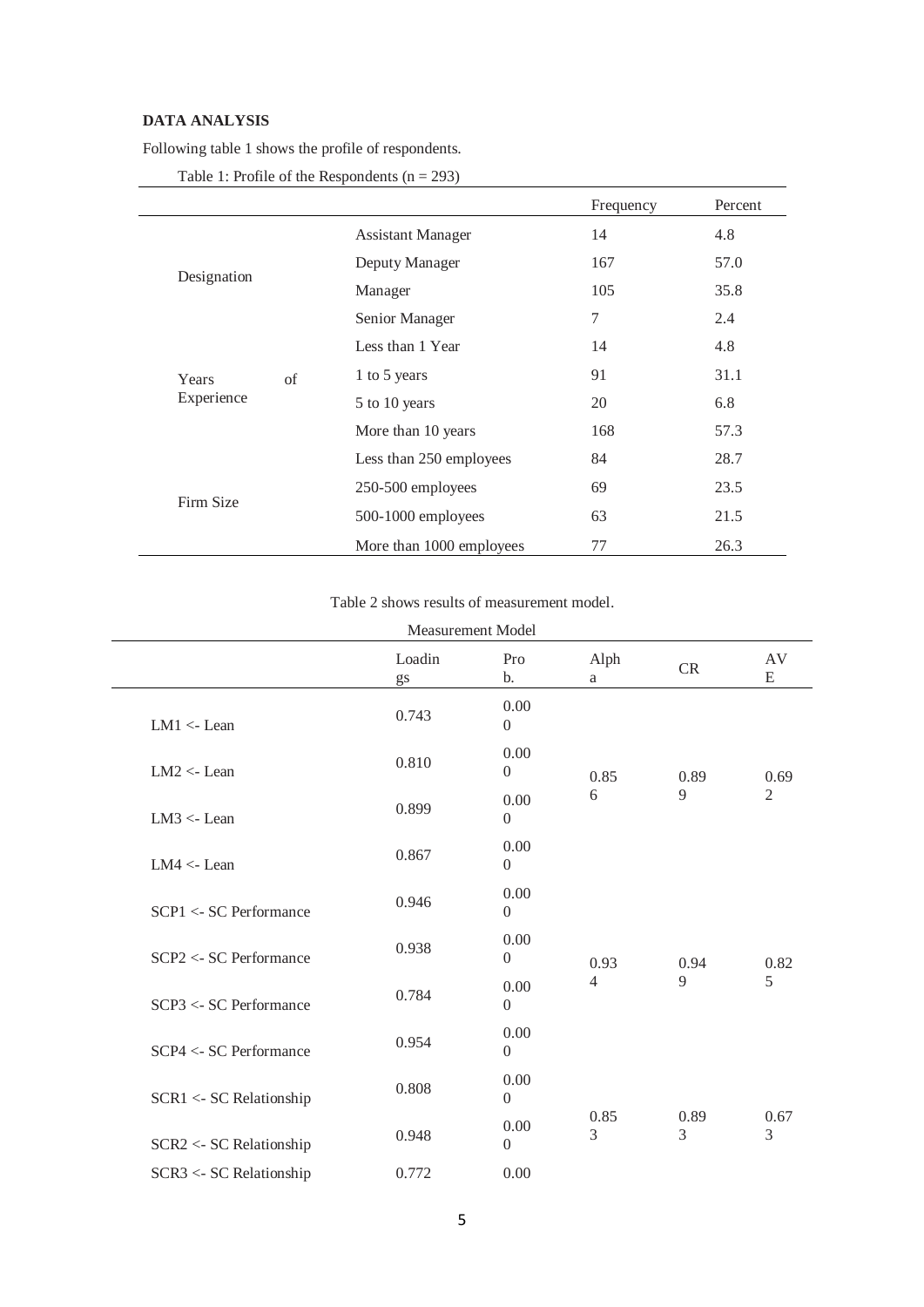|                                                 |       | $\theta$               |           |           |      |
|-------------------------------------------------|-------|------------------------|-----------|-----------|------|
| $SCR4 < SC$ Relationship                        | 0.753 | 0.00<br>$\theta$       |           |           |      |
| SLP1<br>Supplier<br>$\leftarrow$<br>Performance | 0.837 | 0.00<br>$\overline{0}$ |           |           |      |
| SLP3<br>Supplier<br>$\leftarrow$<br>Performance | 0.738 | 0.00<br>$\Omega$       | 0.77<br>8 | 0.86<br>2 | 0.67 |
| SLP4<br>Supplier<br>$\leftarrow$<br>Performance | 0.887 | 0.00<br>$\Omega$       |           |           |      |

The above mentioned table has a recommended threshold for factor loadings that factor loadings with value less than 0.40 cannot be acceptable but values in range 0.40 to 0.70 is good. However, values higher than 0.70 is very highly retained [\(Hair, Sarstedt, Hopkins, & Kuppelwieser, 2014\)](#page-9-17). Similarly, the table shows composite reliability and AVE. The CR can be accepted higher than 0.70 and AVE can be acceptable with value higher than 0.50 [\(Hair, Ringle, & Sarstedt, 2011\)](#page-9-18). Thus, this table has been successful and achieved measurement model.

Table 3 shows results of [Fornell and Larcker \(1981\)](#page-9-19) criterion.

| Table 3: Fornell and Larcker (1981) Criterion |            |       |       |       |  |  |  |
|-----------------------------------------------|------------|-------|-------|-------|--|--|--|
| <b>SCP</b><br><b>SCR</b><br><b>SP</b><br>Lean |            |       |       |       |  |  |  |
| Lean                                          | 0.832      |       |       |       |  |  |  |
| <b>SC</b> Performance                         | -<br>0.011 | 0.908 |       |       |  |  |  |
| SC Relationship                               | 0.391      | 0.142 | 0.823 |       |  |  |  |
| <b>Supplier Performance</b>                   | 0.413      | 0.357 | 0.391 | 0.823 |  |  |  |

The above table has some recommendations given b[y Fornell and Larcker \(1981\)](#page-9-19) that values both horizontal and vertical must be higher in their constructs as compared to values in other constructs. Thus, the values are in line with the recommendation and it has achieved discriminant validity using [Fornell and Larcker](#page-9-19)  [\(1981\)](#page-9-19) criterion.

| Table 4 shows results of crossloadings. |  |  |
|-----------------------------------------|--|--|
|-----------------------------------------|--|--|

| Table 4: Crossloadings |          |            |            |       |  |
|------------------------|----------|------------|------------|-------|--|
|                        | Lean     | <b>SCP</b> | <b>SCR</b> | SP    |  |
| LM1                    | 0.743    | $-0.025$   | 0.232      | 0.157 |  |
| LM2                    | 0.810    | $-0.076$   | 0.296      | 0.550 |  |
| LM3                    | 0.899    | 0.044      | 0.333      | 0.257 |  |
| LM4                    | 0.867    | 0.038      | 0.416      | 0.272 |  |
| SCP <sub>1</sub>       | 0.140    | 0.946      | 0.316      | 0.438 |  |
| SCP <sub>2</sub>       | 0.031    | 0.938      | 0.007      | 0.315 |  |
| SCP <sub>3</sub>       | $-0.327$ | 0.784      | $-0.085$   | 0.110 |  |
| SCP4                   | $-0.175$ | 0.954      | 0.065      | 0.268 |  |
| SCR <sub>1</sub>       | 0.221    | 0.045      | 0.808      | 0.280 |  |
| SCR <sub>2</sub>       | 0.459    | 0.179      | 0.948      | 0.415 |  |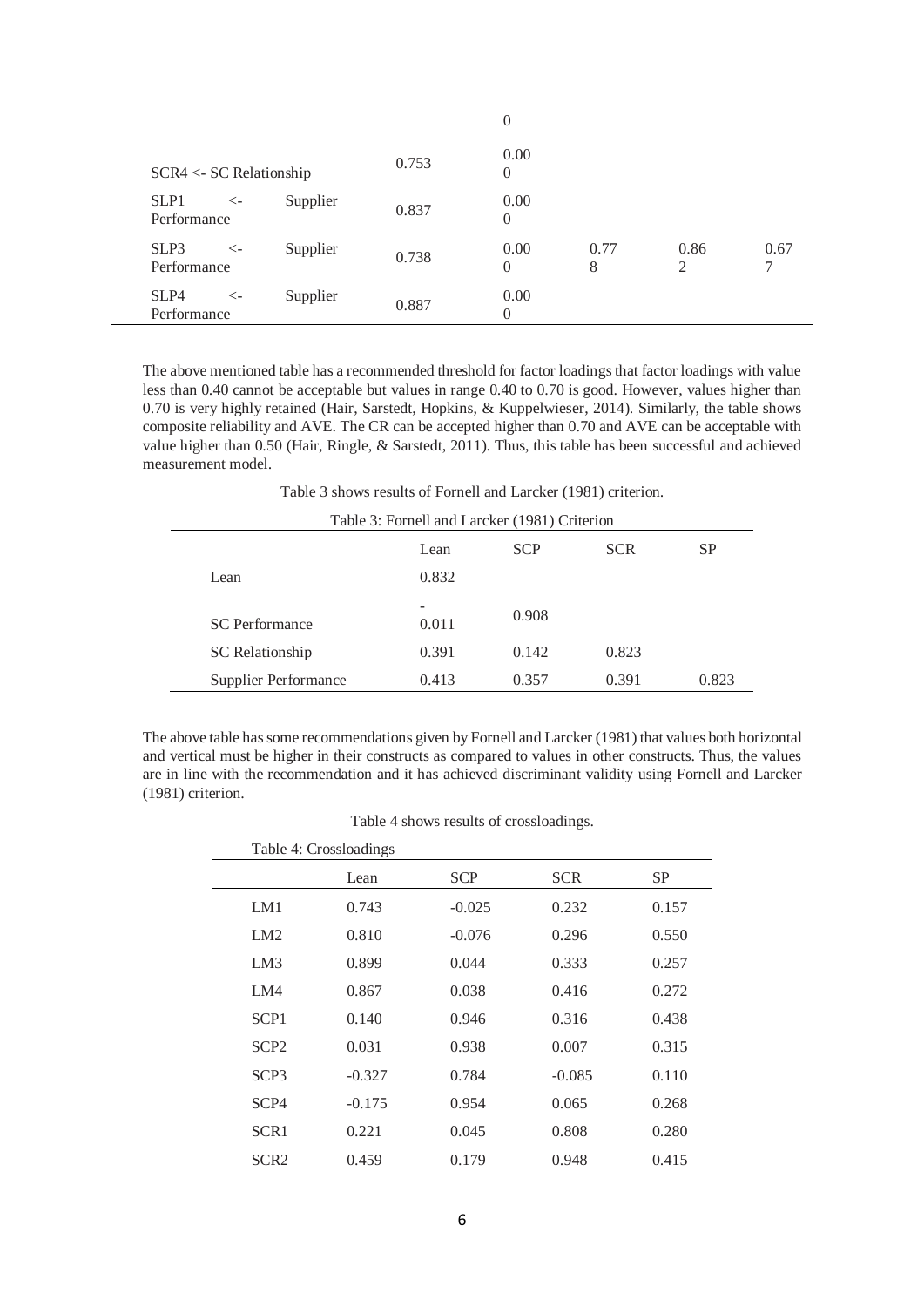| SCR <sub>3</sub> | 0.280 | 0.094 | 0.772 | 0.325    |
|------------------|-------|-------|-------|----------|
| SCR4             | 0.118 | 0.140 | 0.753 | $-0.058$ |
| SLP1             | 0.335 | 0.623 | 0.195 | 0.837    |
| SLP3             | 0.255 | 0.006 | 0.395 | 0.738    |
| SLP4             | 0.417 | 0.036 | 0.459 | 0.887    |

The above table has been given a recommendation that values in their own constructs (horizontally) must be higher in the comparison to the values in other constructs [\(Hair et al., 2014\)](#page-9-17). Hence, this table has in relation with the threshold and has accepted discriminant validity using cross loadings.



Figure 2: PLS Algorithm

| Table 5: HTMT Ratio         |       |            |            |    |
|-----------------------------|-------|------------|------------|----|
|                             | Lean  | <b>SCP</b> | <b>SCR</b> | SP |
| Lean                        |       |            |            |    |
| <b>SC</b> Performance       | 0.216 |            |            |    |
| SC Relationship             | 0.391 | 0.164      |            |    |
| <b>Supplier Performance</b> | 0.433 | 0.342      | 0.428      |    |

Table 5 shows results of Heterotrait-Monotrait (HTMT) ratio.

The above table has to show values with less than 0.90 so that HTMT can be reported [\(Henseler, Hubona,](#page-9-20)  [& Ray, 2016\)](#page-9-20). The table has values in relation to the recommendation and has achieved discriminant validity using HTMT ratio.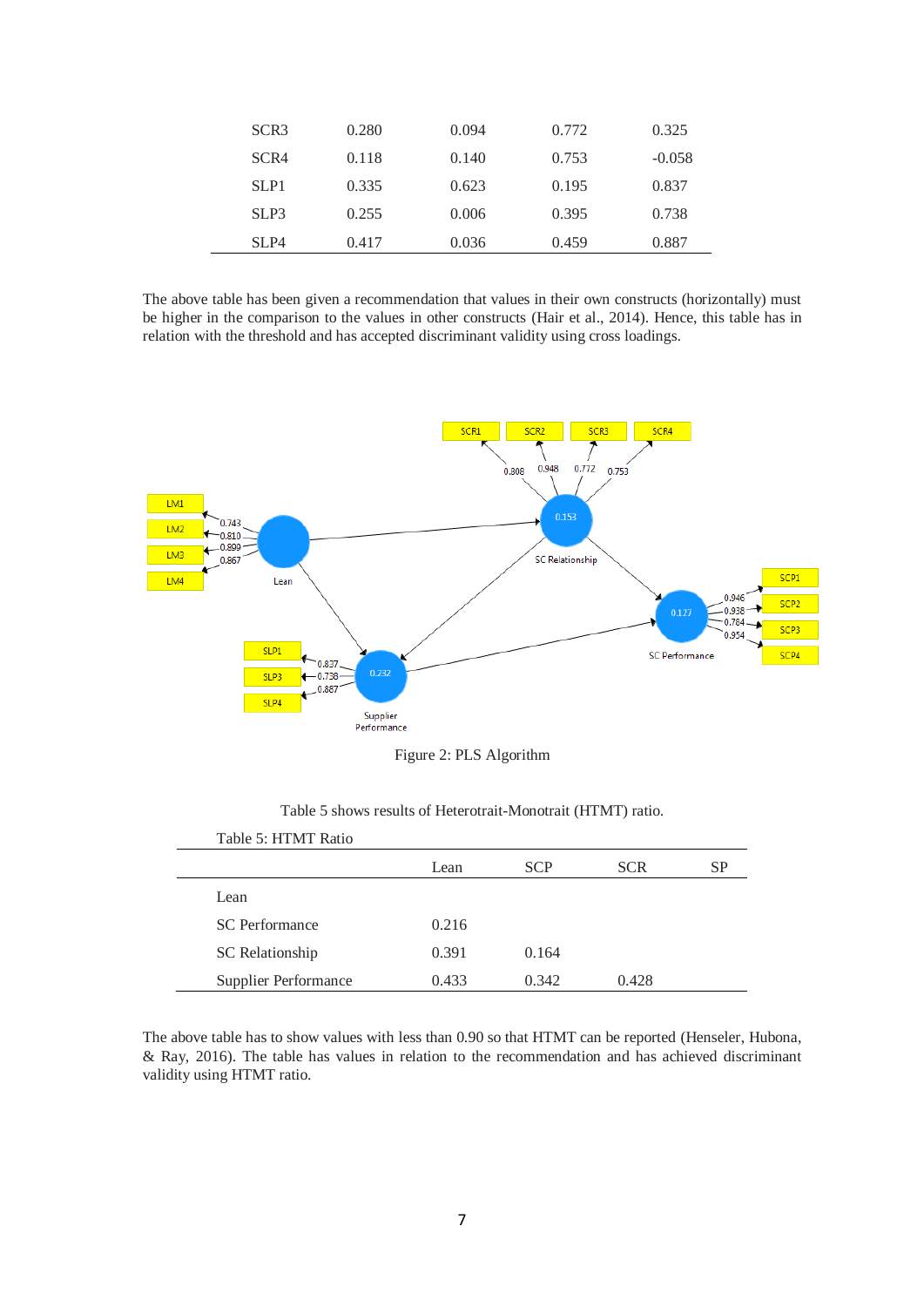| $1000$ $\sigma$ , $1001$ $1000$ $1000$ $1000$ $1000$ |              |           |                      |                              |
|------------------------------------------------------|--------------|-----------|----------------------|------------------------------|
|                                                      | Estimat<br>e | S.D.      | $T-$<br><b>Stats</b> | Prob<br>$\ddot{\phantom{0}}$ |
| Lean $\sim$ SC Relationship                          | 0.391        | 0.03      | 12.78<br>3           | 0.00<br>$\theta$             |
| Lean -> Supplier Performance                         | 0.307        | 0.03<br>7 | 8.295                | 0.00<br>$\theta$             |
| $SC$ Relationship $\rightarrow$ SC Performance       | 0.003        | 0.07<br>4 | 0.043                | 0.96<br>5                    |
| SC Relationship -> Supplier Performance              | 0.270        | 0.05<br>4 | 5.016                | 0.00<br>$\theta$             |
| Supplier Performance -> SC Performance               | 0.356        | 0.07      | 4.996                | 0.00<br>$\Omega$             |

Table 6 shows the results of path analysis for hypothesis-testing.

Table 6: Path Analysis using PLS-SEM

Lean manufacturing has significant effect on supply chain relationship  $(0.391, p < 0.001)$  and supplier performance  $(0.307, p < 0.001)$ ; whereas SC relationship has significant effect on supplier performance (0.270,  $p < 0.001$ ) while statistically insignificant effect on SC performance (0.003,  $p > 0.05$ ). Finally, supplier performance  $(0.356, p < 0.001)$  has significant effect on SC performance.

 $\overline{a}$ 



Figure 3: PLS Bootstrapping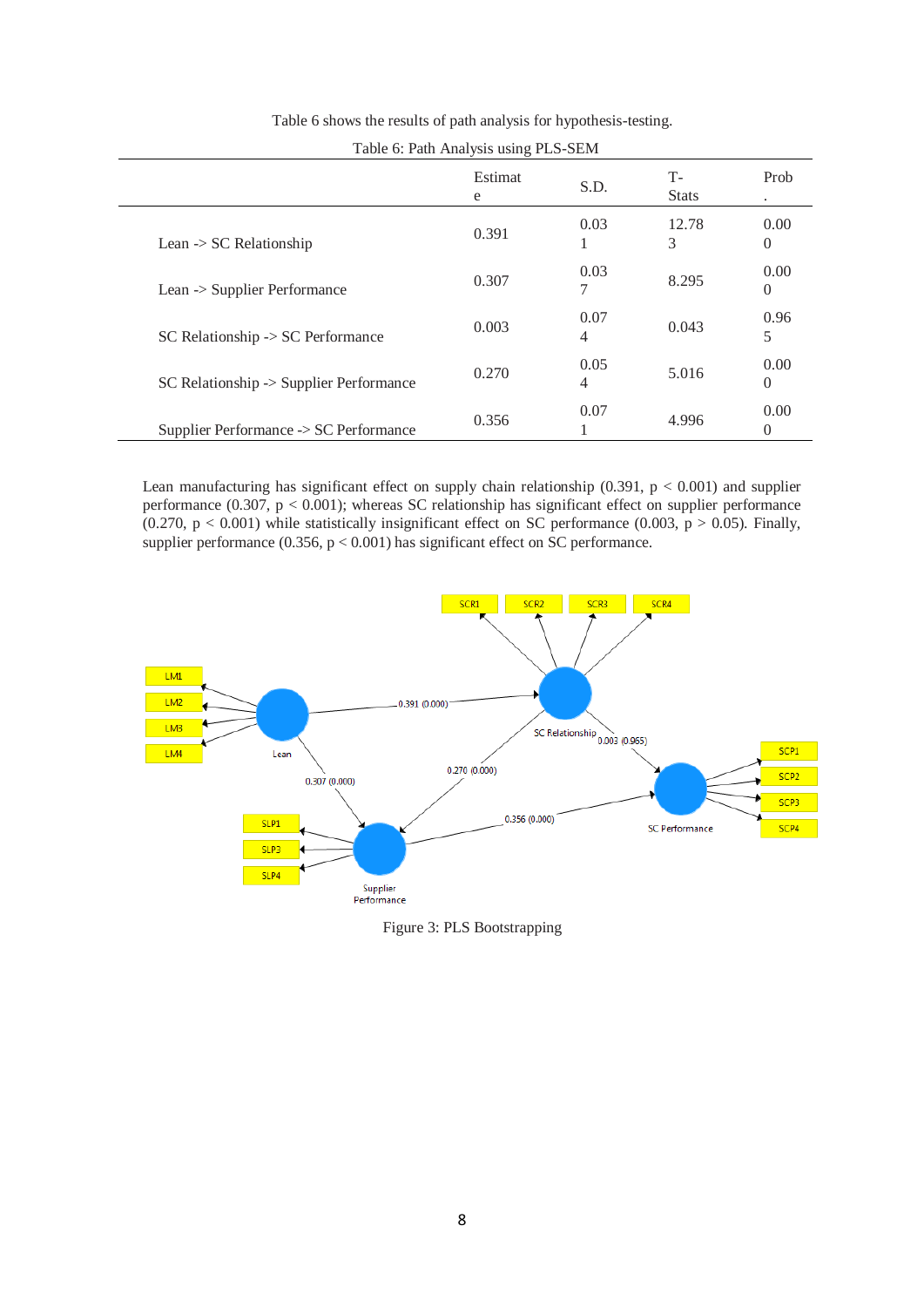#### **Conclusion**

The findings of the following study have highlighted the relationship between the four variables named Lean manufacturing, supplier performance, supply chain performance, and supply chain relationship. It has been discussed that the relationship between the supplier and customer must be transactional at the operational level that helps to keep the relationship positive exchange[\(O'Connor, Lowry, & Treiblmaier,](#page-9-21)  [2020\)](#page-9-21). However, the collaboration between the members of the supply chain is considered as the fundamental part of this following study just because to achieve the full goals that are being aimed in the study. As all the relationships are interconnected with each other and supplier or customer relationship has been the priority that must be managed [\(Mani, Gunasekaran, & Delgado, 2018\)](#page-9-22).

However, the researchers of this ground are recommended to invest the time in the ground of supplier performance along with the supply chain performance and supply chain relationship as they are all connected with the lean manufacturing and has an effect on the overall firm performance. Moreover, it has been also suggested to see the resource allocation that must be done over time, because delaying in this process can stop the further work that is being connected with the past stage. As all the work are interconnected here. Managers are further recommended in the following study to keenly focus on the nationalities of the supplier or customer before purchasing because it can cost higher if you are purchasing it from other countries rather than focusing the goods of own country. In addition to this, managers can accept the potential risk that gave opportunities for developing the relationships among the customer and supplier as to when the two grounds named supplier performance and supply chain performance will be strong so automatically it will affect positively the results of the supply chain performance.

Furthermore, in the future, researchers are suggested to work on the ground of lean supply chain management along with the ground of supply chain performance, supplier performance, and supplier relationship. It has been further suggested to focus on other industries like the shoe market, bags market, or jewelry market rather than just focusing on one industry. The study must be generalized that can be further applied by the international authors or researchers as well that will help to give the recognition. Supply chain management has been considered as the vast ground where the procurement process has its value. When it comes to productivity, future researchers are suggested to work on the weekly productivity while maintaining the supplier performance, as the relationship among customers and suppliers is the important thing that kind of effect by the productivity level as well. The supplier performance has been seen by the quality of his or her work along with the delivery timeline. Customers have many options where they can switch easily. Future researchers are suggested to keenly work on the ground by generalizing the study, do the statistical information with explanation, consider a vast industry, add up new variables like productivity effects on supplier performance, and the ground of lean supply chain management.

#### **References**

<span id="page-8-0"></span>Beaumont, N., Wilson, M. M., & Roy, R. N. (2009). Enabling lean procurement: A consolidation model for small‐and medium‐sized enterprises. Journal of Manufacturing Technology Management.

<span id="page-8-7"></span>Becker, J.-M., Klein, K., & Wetzels, M. (2012). Hierarchical latent variable models in pls-sem: Guidelines for using reflective-formative type models. Long Range Planning, 45(5-6), 359–394.

<span id="page-8-5"></span>Bowersox, D., Daugherty, P., & Dröge, C. (1992). Germain; rn; rogers, ds (1992): Logistical excellence. It's Not Business as Usual, Burlington.

<span id="page-8-6"></span>Bryman, A. (2017). Quantitative and qualitative research: Further reflections on their integration. In Mixing methods: Qualitative and quantitative research (pp. 57-78): Routledge.

<span id="page-8-3"></span>Chen, I. S., & Fung, P. K. (2013). Relationship configurations in the apparel supply chain. Journal of Business & Industrial Marketing.

<span id="page-8-1"></span>Crum, M., Poist, R., & Daugherty, P. J. (2011). Review of logistics and supply chain relationship literature and suggested research agenda. International Journal of Physical Distribution & Logistics Management.

<span id="page-8-2"></span>Cudney, E., & Elrod, C. (2010). Incorporating lean concepts into supply chain management. International Journal of Six Sigma and Competitive Advantage, 6(1-2), 12-30.

<span id="page-8-4"></span>Dwyer, F. R., Schurr, P. H., & Oh, S. (1987). Developing buyer-seller relationships. Journal of marketing, 51(2), 11-27.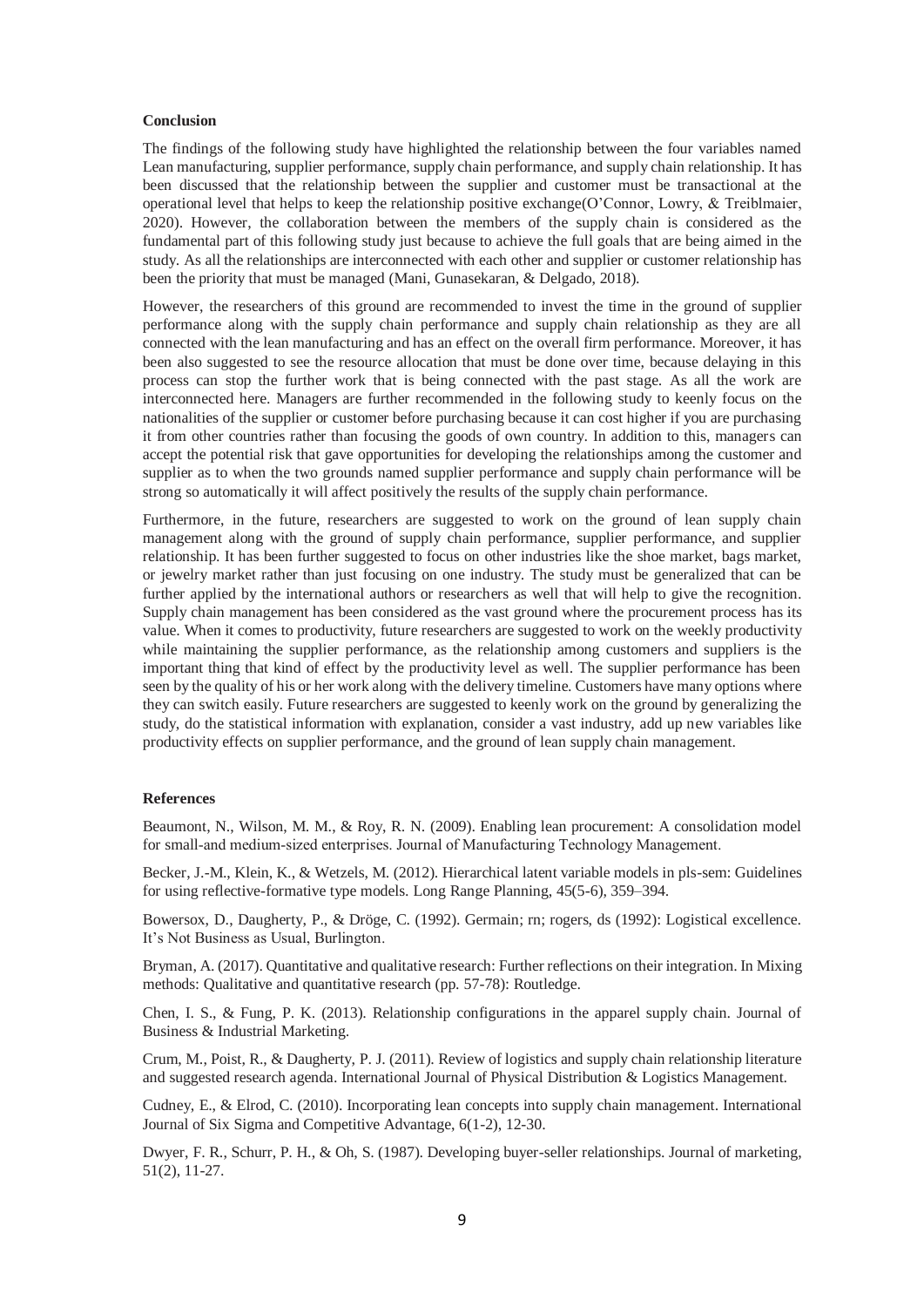<span id="page-9-15"></span>Etikan, I., Musa, S. A., & Alkassim, R. S. (2016). Comparison of convenience sampling and purposive sampling. American journal of theoretical and applied statistics, 5(1), 1-4.

<span id="page-9-4"></span>Flynn, B. B., Huo, B., & Zhao, X. (2010). The impact of supply chain integration on performance: A contingency and configuration approach. Journal of operations management, 28(1), 58-71.

<span id="page-9-19"></span>Fornell, C., & Larcker, D. F. (1981). Structural equation models with unobservable variables and measurement error: Algebra and statistics. Journal of marketing research, 18(3), 382-388.

<span id="page-9-10"></span>Gueimonde-Canto, A., González-Benito, J., & García-Vázquez, J. M. (2011). Competitive effects of cooperation with suppliers and buyers in the sawmill industry. Journal of Business & Industrial Marketing.

<span id="page-9-18"></span>Hair, J. F., Ringle, C. M., & Sarstedt, M. (2011). Pls-sem: Indeed a silver bullet. Journal of Marketing theory and Practice, 19(2), 139–152.

<span id="page-9-17"></span>Hair, J. F., Sarstedt, M., Hopkins, L., & Kuppelwieser, V. G. (2014). Partial least squares structural equation modeling (pls-sem) an emerging tool in business research. European Business Review, 26(2), 106–121.

<span id="page-9-20"></span>Henseler, J., Hubona, G., & Ray, P. A. (2016). Using pls path modeling in new technology research: Updated guidelines. Industrial Management & Data Systems, 116(1), 2-20.

<span id="page-9-1"></span>Hu, Q., Mason, R., Williams, S. J., & Found, P. (2015). Lean implementation within smes: A literature review. Journal of Manufacturing Technology Management.

<span id="page-9-5"></span>Krafcik, R. J., Wheeler, D. T., Paciorek, W. J., McGuigan, R., Eckersley, R. T., Johnson, D. L., & Munson, H. T. (1998). Electroluminescent lamp devices and their manufacture. In: Google Patents.

<span id="page-9-14"></span>Leedy, P., & Ormrod, J. (2010). What is research, practical research: planning and design.

<span id="page-9-22"></span>Mani, V., Gunasekaran, A., & Delgado, C. (2018). Enhancing supply chain performance through supplier social sustainability: An emerging economy perspective. International Journal of Production Economics, 195, 259-272.

<span id="page-9-12"></span>Masson, R., Iosif, L., MacKerron, G., & Fernie, J. (2007). Managing complexity in agile global fashion industry supply chains. The International Journal of Logistics Management.

<span id="page-9-7"></span>Mollenkopf, D., Stolze, H., Tate, W. L., & Ueltschy, M. (2010). Green, lean, and global supply chains. International Journal of Physical Distribution & Logistics Management, 40(1-2), 14-41.

<span id="page-9-21"></span>O'Connor, N., Lowry, P. B., & Treiblmaier, H. (2020). Interorganizational cooperation and supplier performance in high-technology supply chains. Heliyon, 6(3), e03434.

<span id="page-9-13"></span>Peffers, K., Tuunanen, T., Rothenberger, M. A., & Chatterjee, S. (2007). A design science research methodology for information systems research. Journal of management information systems, 24(3), 45–77.

<span id="page-9-9"></span>Perez, C., de Castro, R., Simons, D., & Gimenez, G. (2010). Development of lean supply chains: A case study of the catalan pork sector. Supply Chain Management: An International Journal.

<span id="page-9-11"></span>Rajamma, R. K., Zolfagharian, M. A., & Pelton, L. E. (2011). Dimensions and outcomes of b2b relational exchange: A meta‐analysis. Journal of Business & Industrial Marketing.

<span id="page-9-0"></span>Slone, R., Dittmann, P. J., & Mentzer, J. T. (2010). The new supply chain agenda: The 5 steps that drive real value: Harvard Business Press.

<span id="page-9-3"></span>Talib, F., Rahman, Z., & Qureshi, M. (2011). A study of total quality management and supply chain management practices. International Journal of Productivity and Performance Management.

<span id="page-9-6"></span>Taylor, D. H. (2006). Strategic considerations in the development of lean agri-food supply chains: A case study of the uk pork sector. Supply Chain Management: An International Journal.

<span id="page-9-16"></span>Tongco, M. D. C. (2007). Purposive sampling as a tool for informant selection. Ethnobotany Research and applications, 5, 147-158.

<span id="page-9-8"></span>Tortorella, G. L., Miorando, R., & Marodin, G. (2017). Lean supply chain management: Empirical research on practices, contexts and performance. International Journal of Production Economics, 193, 98-112.

<span id="page-9-2"></span>Vanichchinchai, A. (2014). Supply chain management, supply performance and total quality management. International Journal of Organizational Analysis.